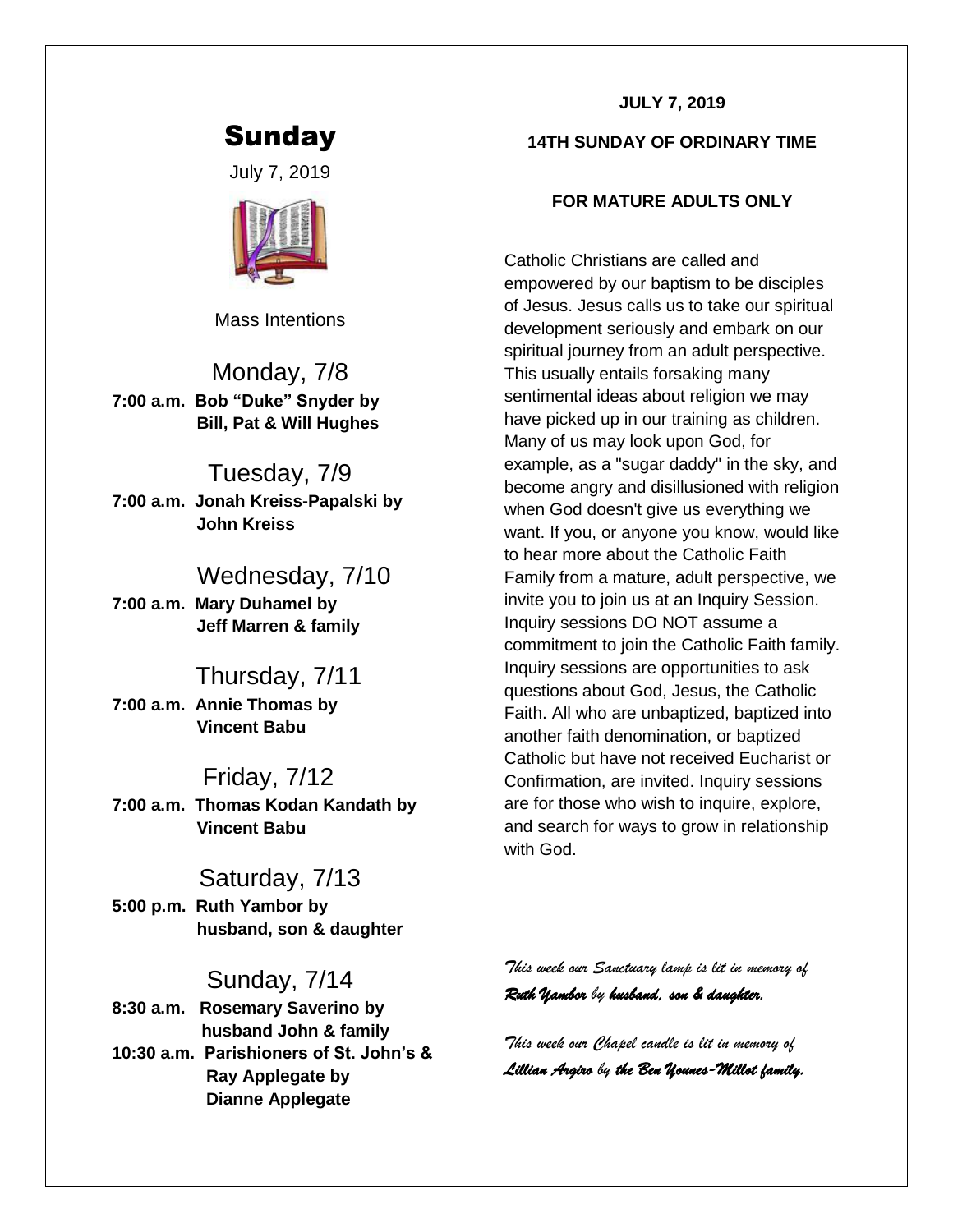

# A Prayer for Independence Day



God, source of all freedom, this day is bright with the memory of those who declared that life and liberty are your gift to every human being. Help us to continue a good work begun long ago. Make our vision clear and our will strong: that only in human solidarity will we find liberty, and justice only in the honor that belongs to every life on earth. Turn our hearts toward the family of nations: to understand the ways of others, to offer friendship, and to find safety only in the common good of all. We ask this through Christ our Lord. R/. Amen.



Prayer taken from the Catholic Household Blessings and Prayers, Revised Edition (Washington, DC: USCCB, 2007), 176. Copyright © 2007, United States<br>Conference of Catholic Bishops, Washington, DC. All rights reserved.<br>Image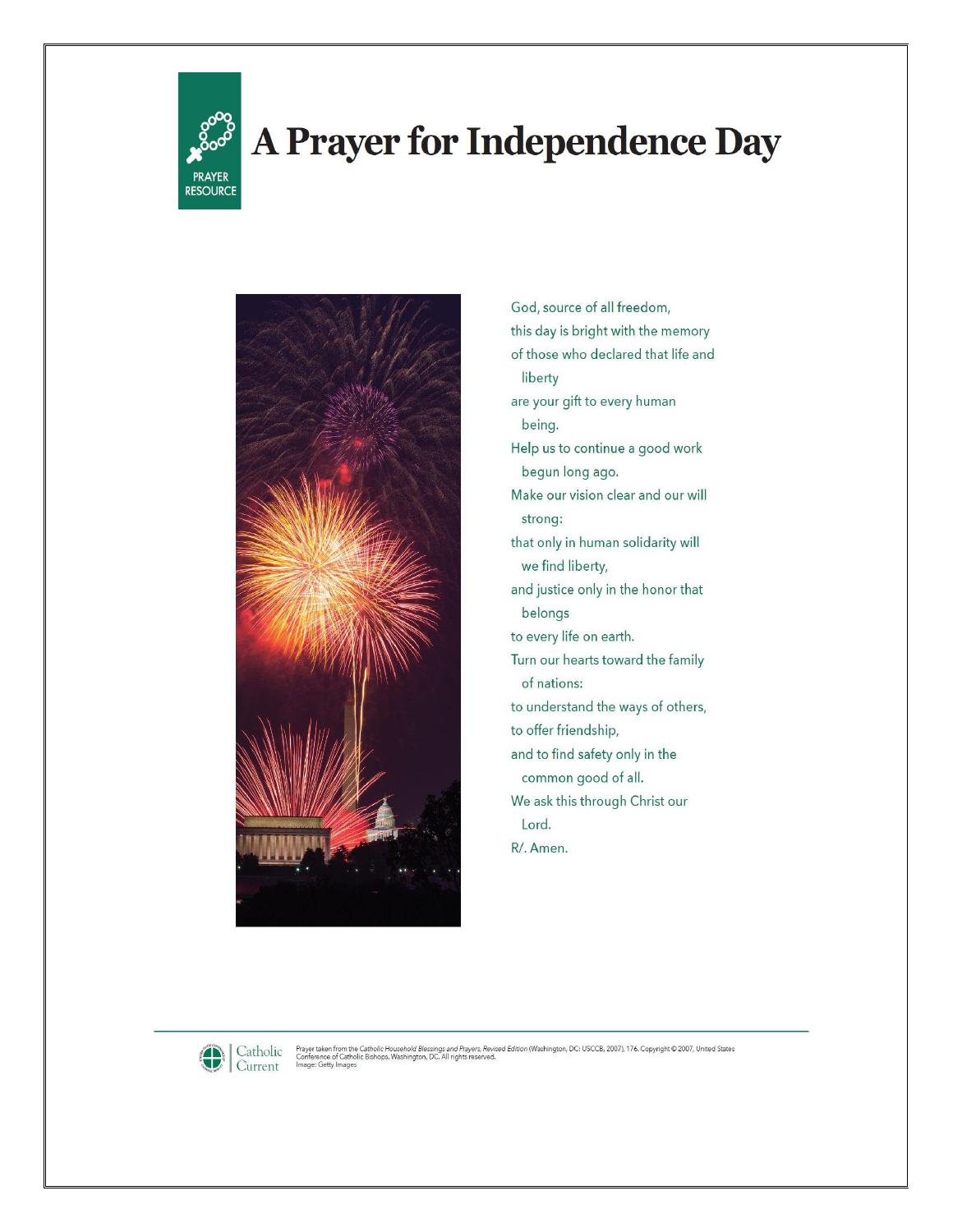## St. John Food Pantry Summer Needs

Our Food Pantry is in need of the following: dry pasta, rice, cereal, canned tuna and chicken, low/no sugar canned fruit, no/low sodium canned vegetables and soups, tomato sauce and fruit juice. Food donations support our parish food pantry, for our neighbors in need as well as FISH Food Pantry on New Market Road in Piscataway. Thank you for your continuous generosity.

#### Social Concerns

Do you know a needy person or family? Could one of your neighbors benefit from assistance with food and/or other essentials? Please call the Pastoral Center, 732-968-2621, in confidence, and we will do whatever we can to help. Please continue to bring men's toiletries, tooth brushes, and large and medium thongs or slippers for the Ozanam Men's Shelter. Articles may be left in the vestibule. Thanks for not forgetting the "guys".



#### Prayers for Our

### Service Members

Military Please pray for the following parishioners who are currently serving in the Military:

- **U.S. Navy Reserve Lt. Michael Bartilotti**
- **U.S. Army Pvt. Luke Harshaney**
- **U.S. Army Pvt. Raymond C. Pizzigoni**
- **U.S. Coast Guard Lt. Ed Sella**
- **U.S. Army Staff Sgt. Paul Frabizzio**
- **U.S. Marine Mer. Cpl. Thomas Tyler Lizak**
- **U.S. Army Pfc. Sean Parente**
- **U.S. Marine Pvt. Dante Parente**
- **U.S. Army 2<sup>nd</sup> Lt. Casey Wenzel**
- **U.S. Army Spec. 4 Timothy Francisco**
- **US Marine LCpl. Stephen Wright**
- **U.S. Marine Pvt. José Citron**

If there are any other military members you would like to be included in our prayers, please contact the Parish Office.

## Holy Hour For Religious Freedom & Persecuted Christians

A Holy Hour for Religious Freedom will be held **every Sunday at 7:00 p.m.** in the Eucharistic Adoration chapel in the Our Lady of Fatima Parish Center at 50 Van Winkle Place in Piscataway. Participants are invited to silently pray the rosary and other special prayers for the intentions of Christians world-wide who are being persecuted for their faith.

## Time, Talent and Treasure



Fostering stewardship is a way of life. Everyone benefits from the sacrificial gift one makes of his/her time, talent and treasure. We gratefully acknowledge and salute:

# **Our Ushers**

Thank you for your participation!

#### Mount Saint Mary House of Prayer

**UPCOMING PROGRAMS**: **Registration required;** call 908-753-2091 or e-mail: [msmhope@msmhope.org](mailto:msmhope@msmhope.org)

#### **GROWING IN HOLINESS THROUGH THE FIVE UNIVERSAL SHAPES**

Do you know that shapes have meanings? Have fun as you discover what they are and what they reveal about your personality. **Wed, Jul 10, 7-9 p.m.** (\$20-\$30 as you are able) Presenter: Mary Jo Kearns, RSM